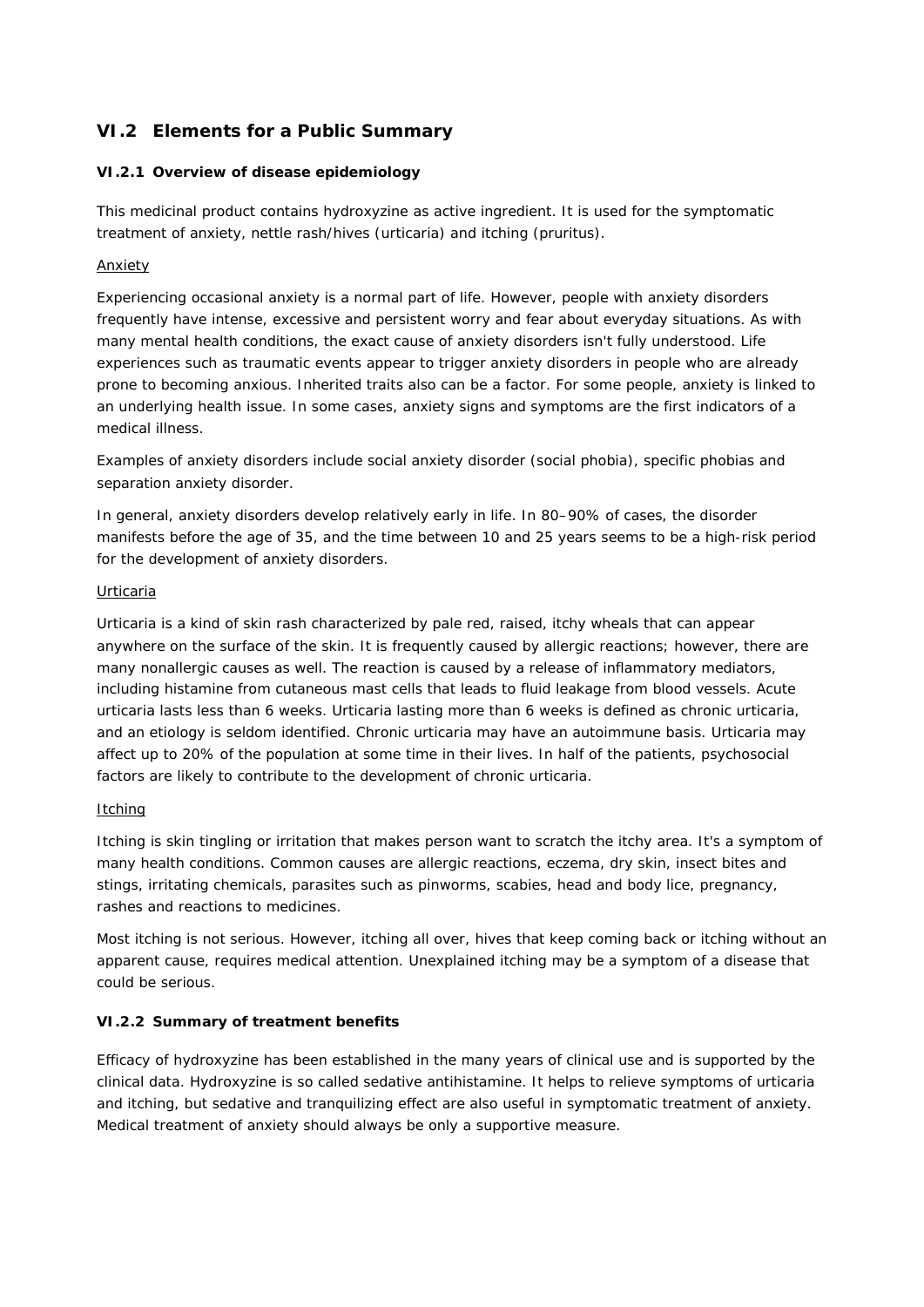# *VI.2.3 Unknowns relating to treatment benefits*

Not applicable.

# *VI.2.4 Summary of safety concerns*

## **Important identified risks**

| <b>Risk</b>                                                                                                                  | What is known                                                                                                                                                                                                                                                                                                                       | Preventability                                                                                                                                                                                                                                                                                                                                                                                                                                                                                                                                                                                                                                     |
|------------------------------------------------------------------------------------------------------------------------------|-------------------------------------------------------------------------------------------------------------------------------------------------------------------------------------------------------------------------------------------------------------------------------------------------------------------------------------|----------------------------------------------------------------------------------------------------------------------------------------------------------------------------------------------------------------------------------------------------------------------------------------------------------------------------------------------------------------------------------------------------------------------------------------------------------------------------------------------------------------------------------------------------------------------------------------------------------------------------------------------------|
| Changes in electrical activity of<br>the heart and disturbances in<br>heart rhythm (Cardiac<br>dysrhythmias/QT prolongation) | There is a small risk of altered<br>electrical activity of the heart<br>when taking hydroxyzine, which<br>can lead to abnormal heart<br>rhythm or even cause the heart<br>to stop (cardiac arrest). The risk<br>is mostly seen in patients who<br>already have heart rhythm<br>problems or have risk factors for<br>these problems. | Hydroxyzine must not be taken<br>by patients who already have<br>disturbances of heart rhythm or<br>are taking other medicines that<br>can cause similar effects on the<br>heart. It should be used with<br>care if taking certain other<br>medicines that slow the heart<br>rate or decrease the level of<br>potassium in the blood.<br>Maximum daily doses must not<br>be exceeded.<br>Treatment with hydroxyzine<br>should be stopped if signs or<br>symptoms occur that may be<br>associated<br>with heart rhythm disturbances<br>and the patients should seek<br>immediate medical attention.<br>Doctor should<br>be promptly informed of any |
| Use in patients with moderate or<br>severe kidney impairment                                                                 | Levels of drugs may increase too<br>high as elimination rate of the<br>drug is reduced.                                                                                                                                                                                                                                             | cardiac symptoms.<br>Dose may need to be reduced in<br>patients with poorly functioning<br>kidneys.                                                                                                                                                                                                                                                                                                                                                                                                                                                                                                                                                |
| Use in patients with liver<br>(hepatic) impairment                                                                           | Levels of drugs may increase too<br>high as elimination rate of the<br>drug is reduced.                                                                                                                                                                                                                                             | Dose may need to be reduced in<br>patients with poorly functioning<br>liver.                                                                                                                                                                                                                                                                                                                                                                                                                                                                                                                                                                       |
| Use in elderly                                                                                                               | Hydroxyzine is not<br>recommended in elderly<br>patients. Elderly patients have<br>greater risk of adverse reactions<br>(e.g. anticholinergic effects,<br>paradoxical central nervous<br>system stimulation) and too<br>high drug levels in blood.                                                                                  | In the elderly, it is advised to<br>start with half the recommended<br>dose due to the prolonged<br>action. The lowest possible dose<br>should be selected in the<br>treatment of elderly patients.<br>The maximum daily dose in<br>elderly is 50 mg/day. The<br>results and need for treatment<br>should be continuously<br>assessed.                                                                                                                                                                                                                                                                                                             |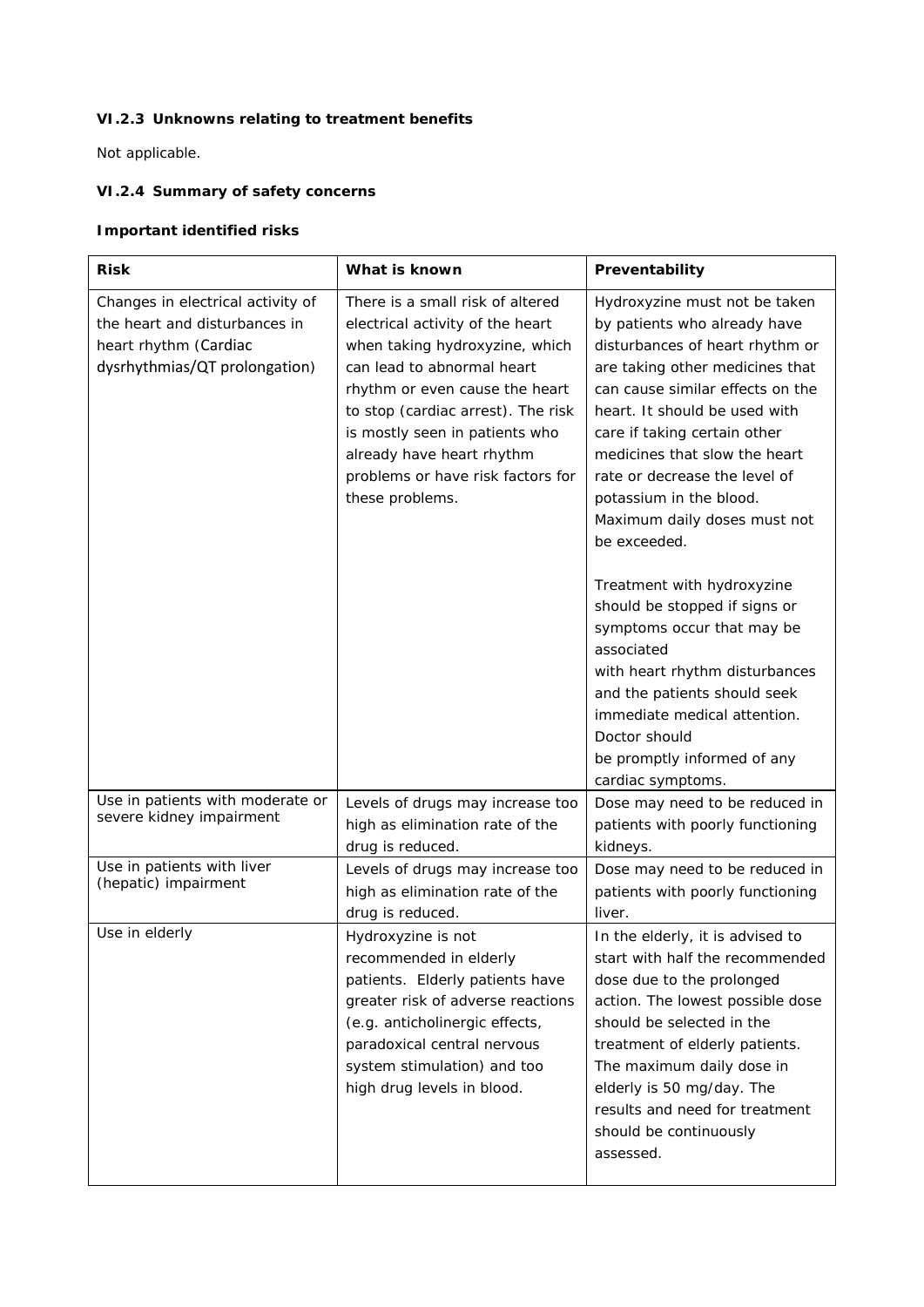| <b>Risk</b>                                                                                                                                       | What is known                                                                                                                                                                                                                                                                                                                                                                                      | Preventability                                                                                                                                                                                                                                                                                                                                                                                                                                                                 |
|---------------------------------------------------------------------------------------------------------------------------------------------------|----------------------------------------------------------------------------------------------------------------------------------------------------------------------------------------------------------------------------------------------------------------------------------------------------------------------------------------------------------------------------------------------------|--------------------------------------------------------------------------------------------------------------------------------------------------------------------------------------------------------------------------------------------------------------------------------------------------------------------------------------------------------------------------------------------------------------------------------------------------------------------------------|
| Use in patients with electrolyte<br>imbalances (e.g. low levels of<br>potassium or of magnesium in<br>blood)                                      | Electrolyte imbalance increases<br>risk for changes in electrical<br>activity of the heart and<br>disturbances in heart rhythm.                                                                                                                                                                                                                                                                    | Hydroxyzine must not be used in<br>patients with significant<br>electrolytes imbalance (low<br>levels of potassium or of<br>magnesium in blood).<br>Simultaneous use of active<br>substances that may cause<br>electrolyte disturbances, such as<br>certain type of diuretics (help rid<br>body of salt (sodium) and water.<br>should be avoided as they<br>increase the risk of malignant<br>arrhythmias.                                                                     |
| Porphyria                                                                                                                                         | Porphyrias are a group of<br>metabolic disorders usually<br>hereditary in nature. A number<br>of drugs may cause a<br>precipitous and dangerous rise<br>in the level of porphyrins in<br>blood. Hydroxyzine has been<br>associated with acute attacks of<br>porphyria. The symptoms of an<br>acute attack are highly variable<br>but the major characteristic of<br>acute porphyria is neurologic. | Hydroxyzine must not be used in<br>patients with porphyria.                                                                                                                                                                                                                                                                                                                                                                                                                    |
| Anticholinergic effects (e.g. dry<br>mouth, problems with vision,<br>fast or pounding heartbeat,<br>difficulty passing water and<br>constipation) | Hydroxyzine may cause<br>anticholinergic effects especially<br>in high doses. Elderly patients<br>are more sensitive to<br>anticholinergic effects than<br>young adults as well as patients<br>with certain medical conditions.<br>Concomitant use of certain other<br>drugs used e.g. for irritable<br>bowel syndrome, asthma or<br>incontinence may potentiate<br>anticholinergic effects.       | Caution is required in the<br>treatment of elderly patients,<br>patients with eye problems,<br>difficulties to pass urine,<br>reduced bowel movements,<br>neurologic condition that causes<br>muscle weakness (myasthenia<br>gravis) or dementia.<br>As high doses might result in<br>dry mouth, good<br>oral and dental hygiene are<br>important.<br>In order to avoid harmful<br>interactions doctor and<br>pharmacist should be informed<br>of all concomitant medications. |
| Seizures (convulsions)                                                                                                                            | Convulsions have been reported<br>in association with hydroxyzine<br>therapy. Convulsions are more                                                                                                                                                                                                                                                                                                 | Caution is required in the<br>treatment of patients who are<br>prone to seizures including                                                                                                                                                                                                                                                                                                                                                                                     |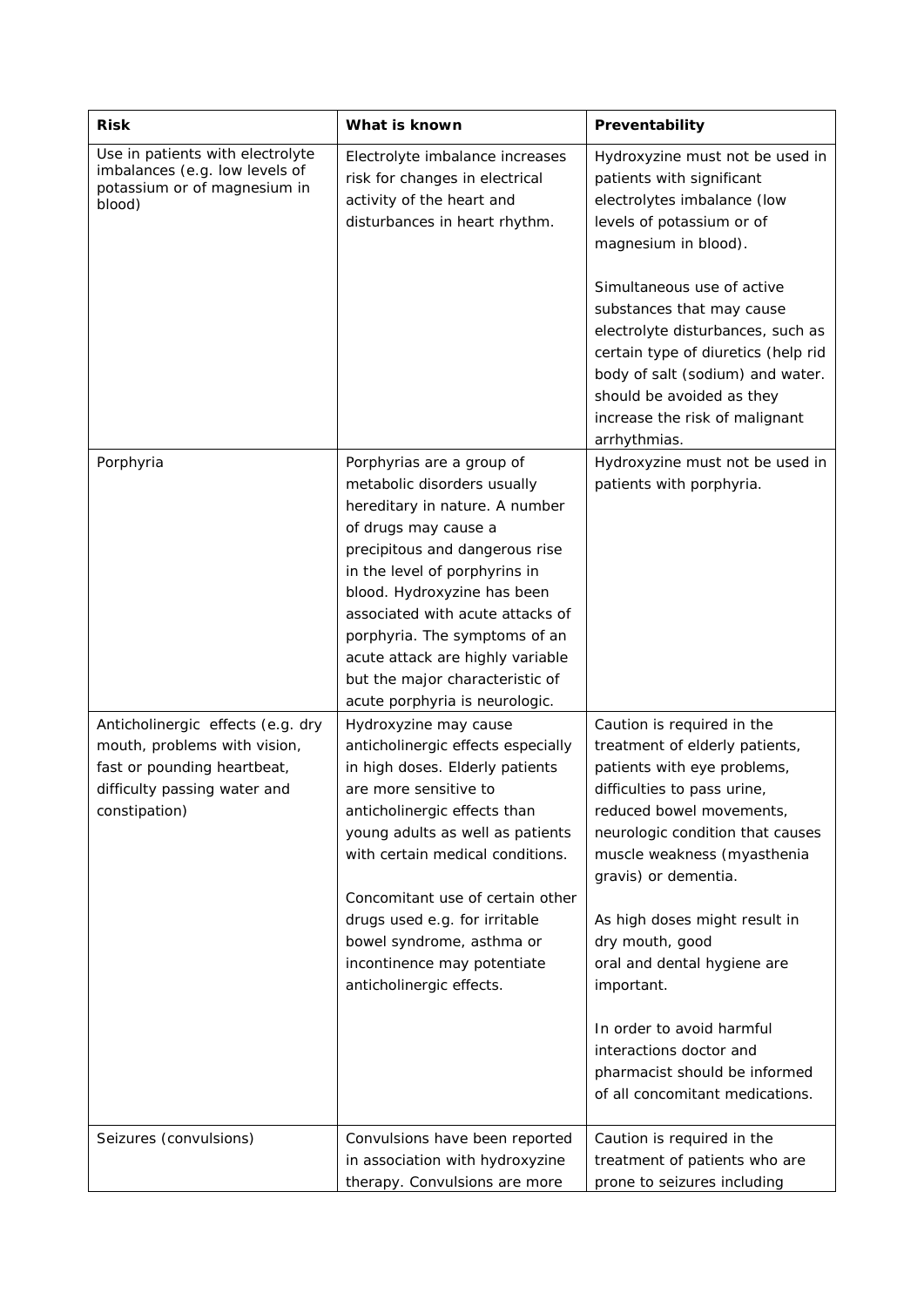| <b>Risk</b>                                         | What is known                                                                                                                                                                                                                                                                                                                                                                                                                                                                          | Preventability                                                                                                              |
|-----------------------------------------------------|----------------------------------------------------------------------------------------------------------------------------------------------------------------------------------------------------------------------------------------------------------------------------------------------------------------------------------------------------------------------------------------------------------------------------------------------------------------------------------------|-----------------------------------------------------------------------------------------------------------------------------|
|                                                     | frequently reported in children<br>than in adults.                                                                                                                                                                                                                                                                                                                                                                                                                                     | patients with epilepsy.                                                                                                     |
| Interaction with alcohol                            | Sedative effects of alcohol may<br>be increased in concomitant use<br>with hydroxyzine.                                                                                                                                                                                                                                                                                                                                                                                                | Alcohol should be avoided<br>during hydroxyzine therapy.                                                                    |
| Administration during pregnancy<br>or breastfeeding | There are no or limited amount<br>of data from the use of<br>hydroxyzine in pregnant<br>women. Hydroxyzine crosses the<br>placental barrier. Adverse<br>effects have been reported in<br>new-born babies whose mothers<br>have received hydroxyzine<br>during pregnancy and/or birth.<br>Animal studies have shown<br>reproductive toxicity.<br>Serious adverse effects have<br>been observed in nursed new-<br>born babies/infants whose<br>mothers were treated with<br>hydroxyzine. | Pregnant women must not use<br>this medicine.<br>Breastfeeding must be stopped<br>if therapy with hydroxyzine is<br>needed. |
| Effects on allergy tests                            | As hydroxyzine is so called<br>antihistamine it relieves<br>symptoms of allergic reactions<br>and therefore may cause wrong<br>results in allergy tests including<br>certain asthma tests.                                                                                                                                                                                                                                                                                             | The treatment should be<br>stopped at least 5 days before<br>allergy testing or certain asthma<br>tests.                    |

## **Important potential risks**

| <b>Risk</b>                                     | What is known (Including reason why it is considered a<br>potential risk)                                                                                                                                                                                                                  |
|-------------------------------------------------|--------------------------------------------------------------------------------------------------------------------------------------------------------------------------------------------------------------------------------------------------------------------------------------------|
| Effects on ability to drive and<br>use machines | Hydroxyzine has moderate to major influence on the ability to drive<br>and use machines. Patient's ability to perform activities requiring<br>mental alertness or physical coordination such as operating<br>machinery or driving a vehicle may be impaired during hydroxyzine<br>therapy. |
| Problems caused by blood                        | An approximately 3 times increased risk of events associated with                                                                                                                                                                                                                          |
| circulation problems in brains in               | blood circulation problems in brains have been observed in                                                                                                                                                                                                                                 |
| patients with risk of stroke                    | randomised, placebo-controlled clinical trials of some atypical                                                                                                                                                                                                                            |
| (Cerebrovascular events in                      | antipsychotics in patients with dementia. The underlying                                                                                                                                                                                                                                   |
| patients with risk of stroke)                   | mechanism for this is unknown. An increased risk with other                                                                                                                                                                                                                                |